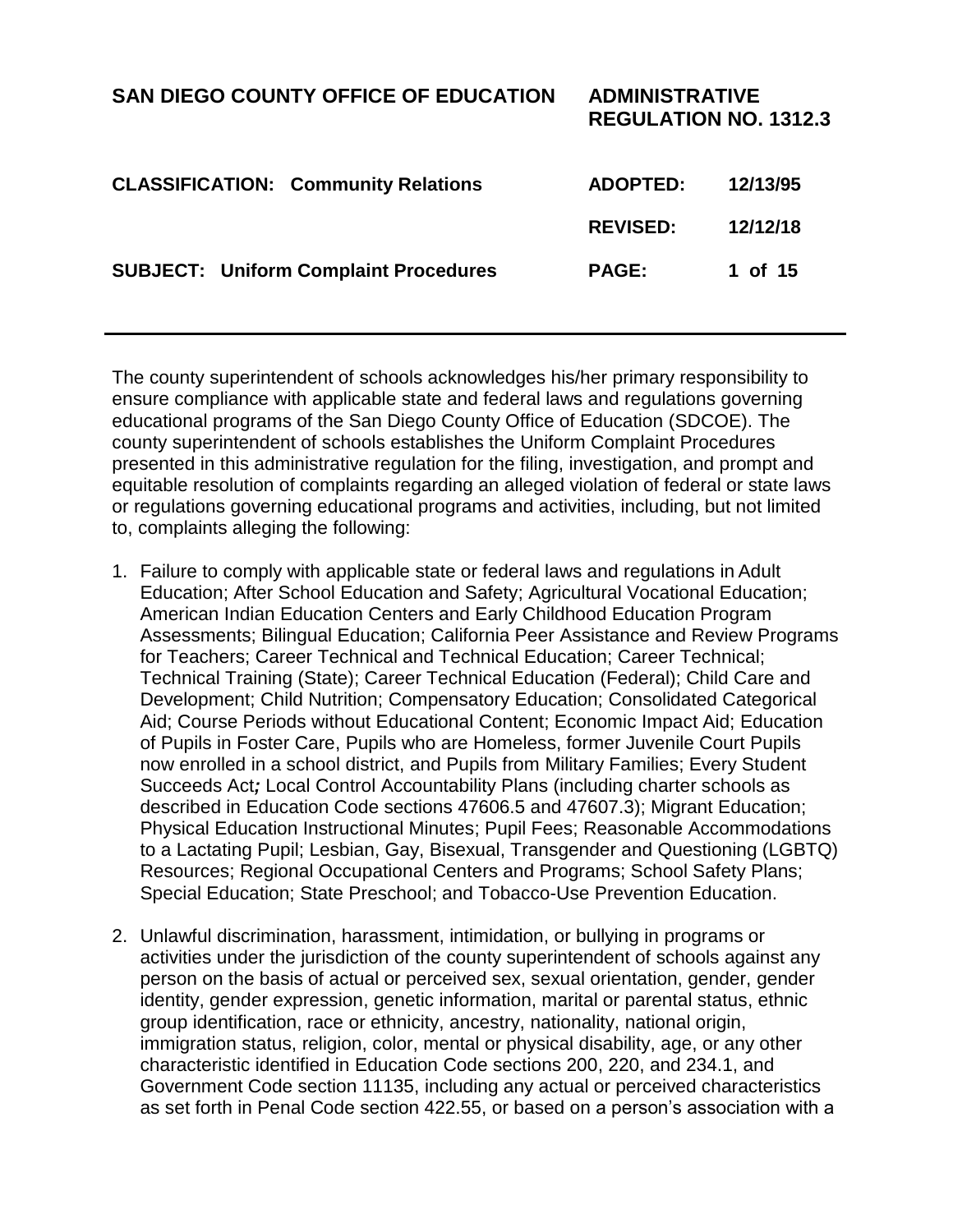**REGULATION NO. 1312.3**

| <b>CLASSIFICATION: Community Relations</b>   | <b>ADOPTED:</b> | 12/13/95 |
|----------------------------------------------|-----------------|----------|
|                                              | <b>REVISED:</b> | 12/12/18 |
| <b>SUBJECT: Uniform Complaint Procedures</b> | <b>PAGE:</b>    | 2 of 15  |

person or group with one or more of these actual or perceived characteristics in any program or activity that is funded directly by or that receives or benefits from any state financial assistance.

- 3. Imposition of a fee, deposit, or other charge on pupils or their parents/guardians in violation of state laws and constitutional provisions that require educational activities to be provided free of charge to all pupils without regard to their families' ability or willingness to pay fees or request special waivers. Educational activities are activities that constitute an integral fundamental part of the educational program, including, but not limited to, curricular and extracurricular activities. Unlawful pupil fees include, but are not limited to:
	- A. A fee charged to a pupil as a condition for registering for school or classes, or as a condition for participation in a class or extracurricular activity, regardless of whether the class or activity is elective or compulsory, or is for credit
	- B. A security deposit, or other payment, that a pupil is required to make to obtain a lock, locker, book, class apparatus, musical instrument, uniform, or other materials or equipment
	- C. A purchase that a pupil is required to make to obtain materials, supplies, equipment, or uniforms associated with an educational activity
- 4. Failure to comply with legal requirements related to the local control and accountability plan (LCAP).

Uniform Complaint Procedures established pursuant to Education Code section 35186 are presented in Administrative Regulation 1312.4, Williams Uniform Complaint Procedures.

When an allegation that is not subject to these Uniform Complaint Procedures is included in a complaint concerning one of the issues listed above, that allegation may be referred to the appropriate staff or agency, and the allegation subject to Uniform Complaint Procedures shall be resolved in accordance with this administrative regulation. (See also Board Policy 1312, Resolving Complaints Concerning the San Diego County Office of Education.)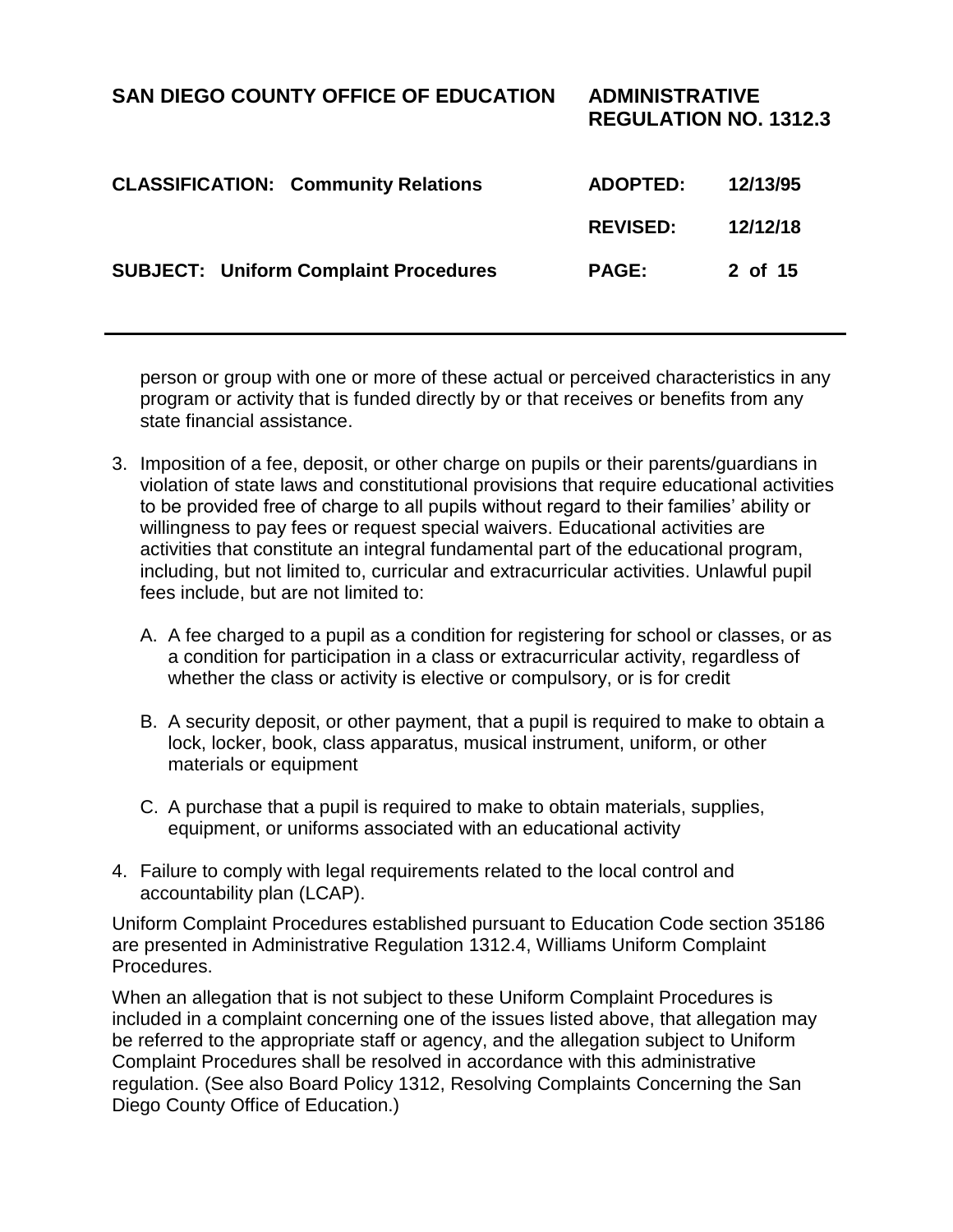| <b>SAN DIEGO COUNTY OFFICE OF EDUCATION</b>  | <b>ADMINISTRATIVE</b><br><b>REGULATION NO. 1312.3</b> |          |
|----------------------------------------------|-------------------------------------------------------|----------|
| <b>CLASSIFICATION: Community Relations</b>   | <b>ADOPTED:</b>                                       | 12/13/95 |
|                                              | <b>REVISED:</b>                                       | 12/12/18 |
| <b>SUBJECT: Uniform Complaint Procedures</b> | <b>PAGE:</b>                                          | 3 of 15  |

#### COMPLIANCE OFFICERS

The county superintendent of schools designates the employee identified below as the lead compliance officer for the SDCOE, who shall be responsible for ensuring compliance with applicable state and federal laws and regulations governing educational programs, and for receiving and investigating complaints filed under this administrative regulation and coordinating the response of the county superintendent of schools.

> Assistant Superintendent, Human Resources or his/her Designee San Diego County Office of Education 6401 Linda Vista Road, Room 404 San Diego, CA 92111-7399 858-292-3598 Email: uniform.complaint.procedure@sdcoe.net

The lead compliance officer may assign senior managers responsible for individual school programs to serve as compliance officers.

Compliance officers shall:

- 1. Maintain a log of each complaint received, providing each with a code number and a date stamp, and record subsequent related actions, including steps taken during the investigation, corrective actions taken, if any, and all information required for compliance with California Code of Regulations, Title 5, sections 4631 and 4633. All documentation shall be retained in accordance with state law and Administrative Regulation 3560, Records Retention and Disposition.
- 2. Notify all parties involved in allegations when a complaint is filed, when a complaint meeting or hearing is scheduled, and when a decision or ruling is made. However, as appropriate for any complaints alleging unlawful discrimination, harassment, intimidation, or bullying, compliance officers shall keep confidential the identity of the complainant and/or the subject of the complaint, if he/she is different from the complainant, except when disclosure is necessary to carry out the investigation, take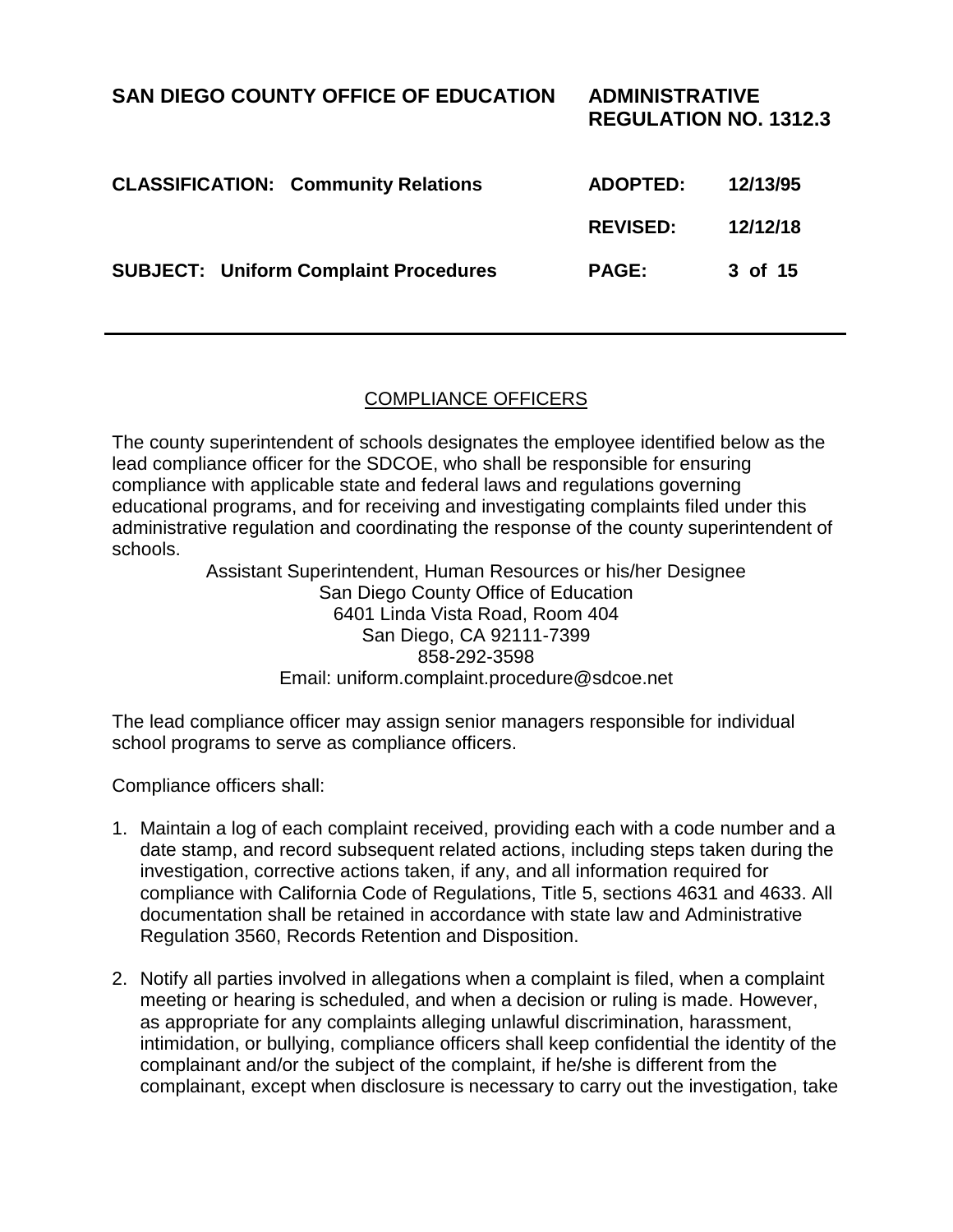**REGULATION NO. 1312.3**

| <b>CLASSIFICATION: Community Relations</b>   | <b>ADOPTED:</b> | 12/13/95 |
|----------------------------------------------|-----------------|----------|
|                                              | <b>REVISED:</b> | 12/12/18 |
| <b>SUBJECT: Uniform Complaint Procedures</b> | <b>PAGE:</b>    | 4 of 15  |

subsequent corrective action, conduct ongoing monitoring, or maintain the integrity of the process.

- 3. Be knowledgeable about relevant laws and programs and participate in the investigation and resolution of complaints in accordance with the procedures established by law and this administrative regulation.
- 4. Ensure that the investigation of complaints is completed and the written decision of the county superintendent of schools is sent to the complainant within 60 calendar days of receipt of the complaint, unless this time period is extended by written agreement of the complainant.

### COMPLAINT PROCESS

Prior to initiating these Uniform Complaint Procedures, affected parties are encouraged to resolve the complaint through an informal information exchange process or other alternative method for resolving the complaint, as described in this administrative regulation.

The county superintendent of schools shall ensure that a complainant is protected from retaliation in any form.

#### Filing a Complaint

All complaints shall be filed in accordance with the following:

- 1. All complaints must be submitted in writing and, unless filed anonymously as authorized below, must be signed. If a complainant is unable to put a complaint in writing due to conditions such as a disability or illiteracy, the county superintendent of schools shall provide staff to assist him/her to file the complaint.
- 2. Except for complaints regarding pupil fees, complaints shall be submitted to the lead compliance officer or his/her designee.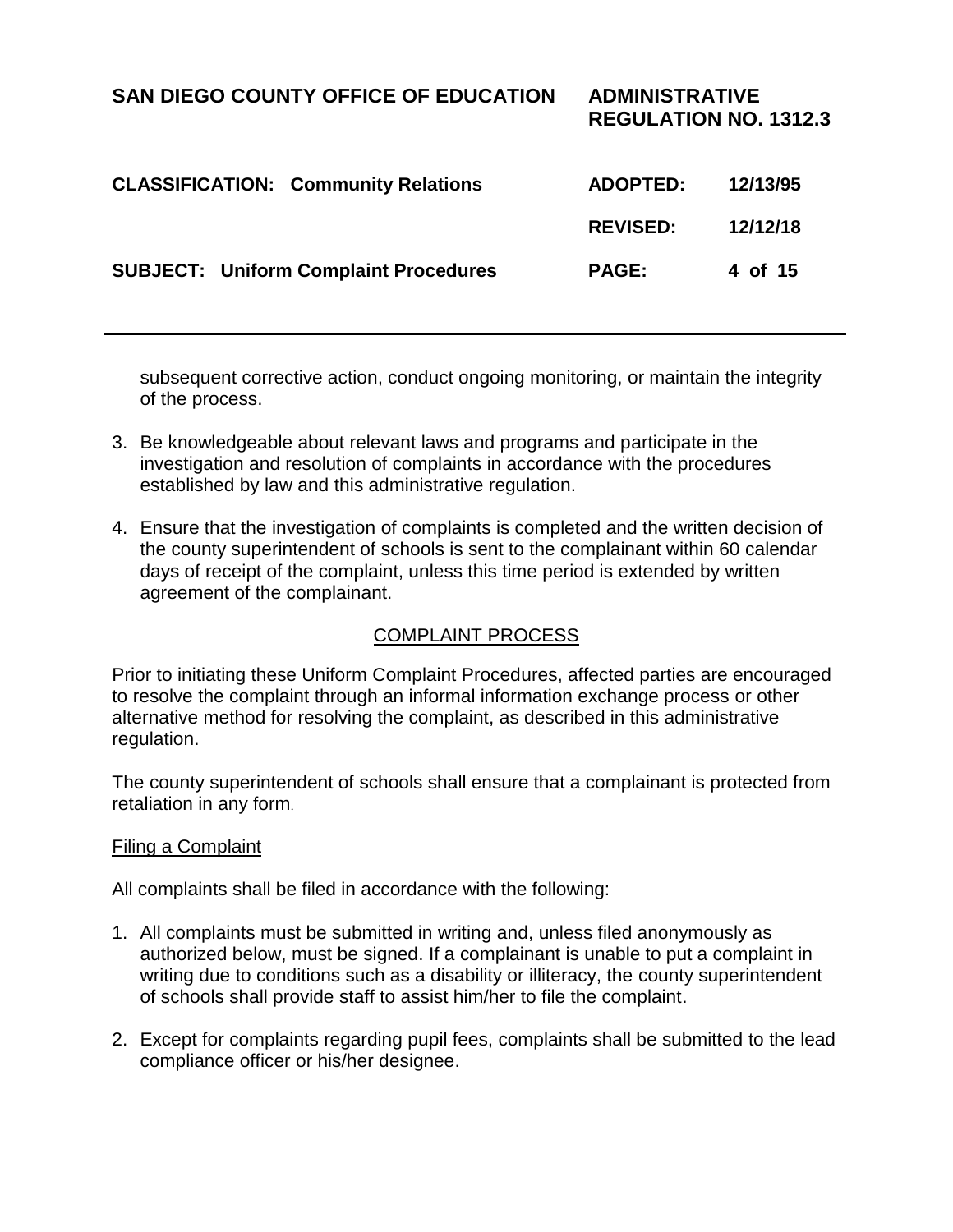# **SAN DIEGO COUNTY OFFICE OF EDUCATION ADMINISTRATIVE REGULATION NO. 1312.3 CLASSIFICATION: Community Relations ADOPTED: 12/13/95 REVISED: 12/12/18 SUBJECT: Uniform Complaint Procedures PAGE: 5 of 15**

- 3. Complaints alleging the imposition of an unlawful pupil fee, deposit, or other charge for participation in an educational activity may be filed with the principal, who shall resolve the complaint or ensure that it is forwarded in a timely manner to the lead compliance officer, as the designee of the county superintendent of schools. In addition, complaints may be filed directly with the county superintendent of schools, lead compliance officer, or his/her designee(s). The complaint must be filed no later than one year from the date the alleged violation occurred.
- 4. Any individual, including a person's duly authorized representative or an interested third party, public agency, or organization, may file a written complaint alleging noncompliance with state or federal laws or regulations governing educational programs under the jurisdiction of the county superintendent of schools.
- 5. A complaint alleging noncompliance with law regarding the prohibition against requiring students to pay student fees, deposits, and charges or with the legal requirements related to the LCAP may be filed anonymously if the complaint provides evidence, or information leading to evidence, to support an allegation of noncompliance.
- 6. A complaint alleging unlawful discrimination, harassment, intimidation, or bullying may be filed by a person who alleges that he/she personally suffered unlawful discrimination, harassment, intimidation, or bullying, or by a person who believes that an individual or any specific class of individuals has been subjected to unlawful discrimination, harassment, intimidation, or bullying.

When a complaint alleging unlawful discrimination, harassment, intimidation, or bullying is filed anonymously, the lead compliance officer or his/her designee shall pursue an investigation or other response as appropriate, depending on the specificity and reliability of the information provided and the seriousness of the allegation.

The complaint must be initiated no later than six months from the date the alleged discrimination, harassment, intimidation, or bullying occurred, or the complainant first obtained knowledge of the facts of the alleged discrimination, harassment, intimidation, or bullying. An extension to the filing period for a period not to exceed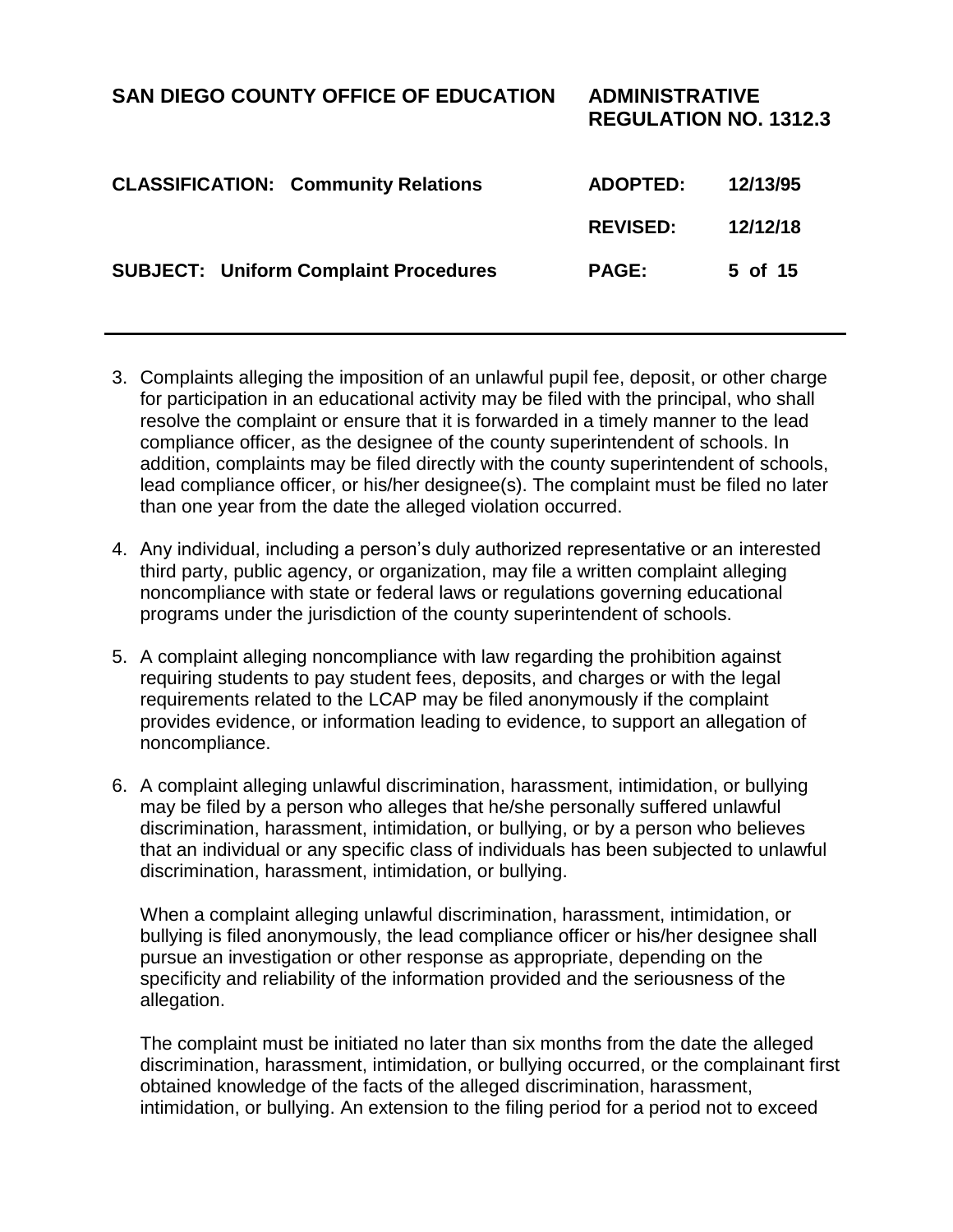**SUBJECT: Uniform Complaint Procedures PAGE: 6 of 15**

90 calendar days may be granted by the county superintendent of schools or lead compliance officer for good cause upon receipt of a written request of the complainant setting forth the reasons for the extension.

#### Conducting the Investigation

The compliance officer or, if necessary, any appropriate administrator shall determine whether interim measures are necessary during and pending the result of an investigation. If interim measures are determined to be necessary, the appropriate administrator, or, if appropriate, the site principal, shall be notified to implement, if possible, one or more interim measures. The interim measures may remain in place until the lead compliance officer or his/her designee determines that they are no longer necessary or until the final written decision is issued, whichever occurs first.

Within 10 business days after the lead compliance officer or his/her designee receives a complaint, the lead compliance officer or his/her designee shall begin an investigation into the complaint.

The lead compliance officer or his/her designee provides an opportunity for the complainant and/or the complainant's representative to present the complaint(s) and evidence, or information leading to evidence, to support the allegation(s) in the complaint. Evidence or information may be presented at any time during the investigation.

The lead compliance officer or his/her designee may assign portions of the investigation to staff but shall not delegate primary responsibility for conducting and coordinating the investigation and issuing the investigative report. In no instance shall staff be designated to investigate a complaint if he/she is mentioned in the complaint or has a conflict of interest that would prohibit him/her from fairly investigating the complaint.

The lead compliance officer or his/her designee shall ensure that employees designated to investigate complaints receive training and are knowledgeable about the laws and programs they are assigned to investigate and the requirements of this administrative regulation. Training shall include current state and federal laws and regulations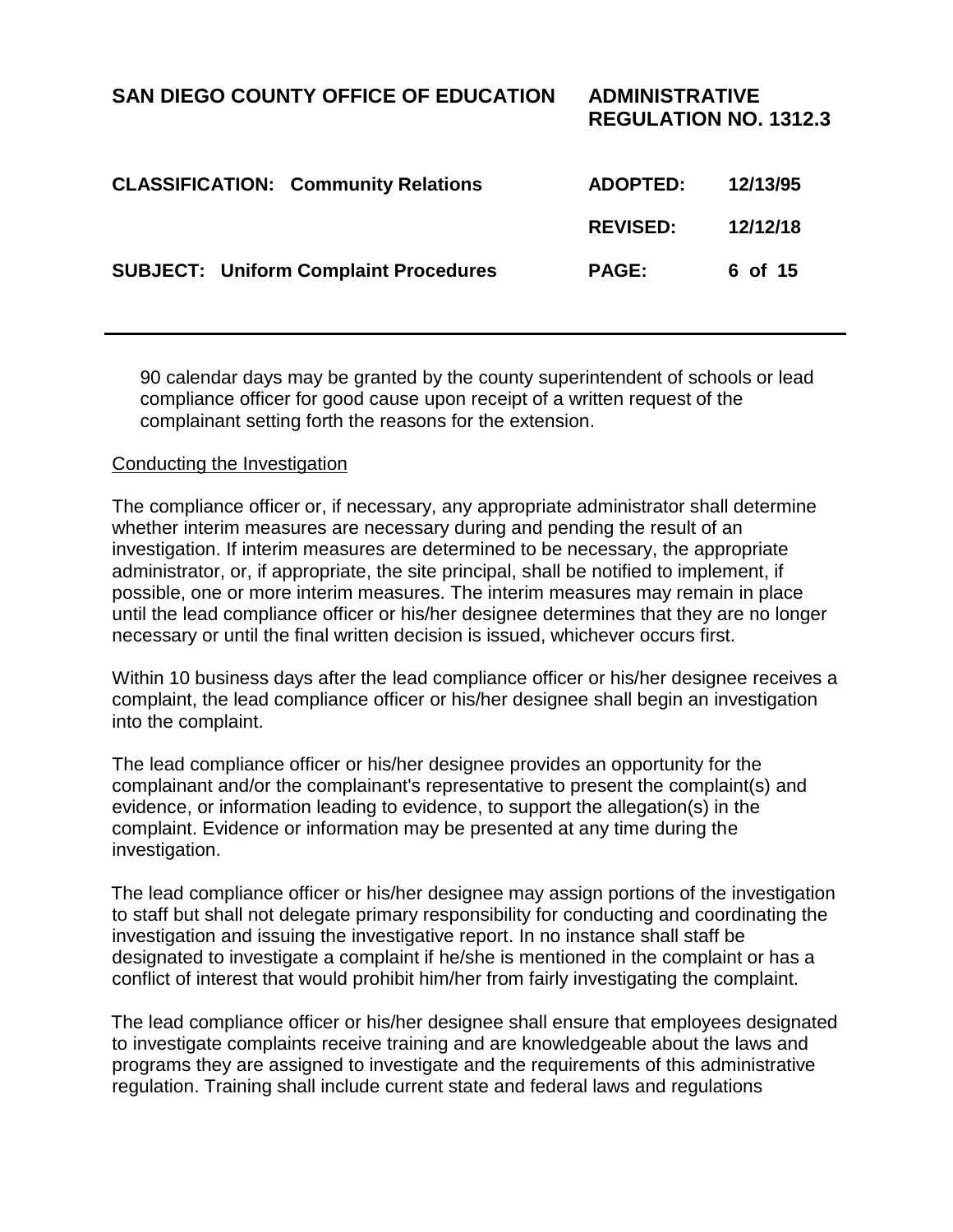governing the program, applicable processes for investigating complaints, applicable standards for reaching decisions on complaints, and appropriate corrective measures.

**SUBJECT: Uniform Complaint Procedures PAGE: 7 of 15**

The investigation of complaints shall be conducted in a manner that protects confidentiality of the parties and maintains the integrity of the process. As appropriate, the identity of a complainant alleging discrimination, harassment, intimidation, or bullying, shall be kept confidential to the extent that the investigation of the complaint is not obstructed.

In conducting the investigation, the lead compliance officer or his/her designee shall collect and review documents and records, notes, or statements related to the complaint, including additional evidence or information received from the parties during the course of the investigation; shall individually interview relevant witnesses; and may visit any reasonably accessible location where the pertinent actions are alleged to have taken place.

The lead compliance officer or his/her designee shall apply a "preponderance of the evidence" standard in determining the veracity of the factual allegations in a complaint. This standard is met if the allegation is more likely to be true than not.

Refusal by the complainant to provide the investigator with documents or other evidence related to the allegations in the complaint, or to otherwise fail or refuse to cooperate in an investigation or engage in any other obstruction of the investigation, may result in the dismissal of the complaint because of a lack of evidence to support the allegations.

Refusal by the county superintendent of schools to provide the investigator with access to records and/or other information related to the allegation in the complaint, or to otherwise fail or refuse to cooperate in the investigation or engage in any other obstruction of the investigation, may result in a finding based on evidence collected that a violation has occurred and may result in the imposition of a remedy in favor of the complainant.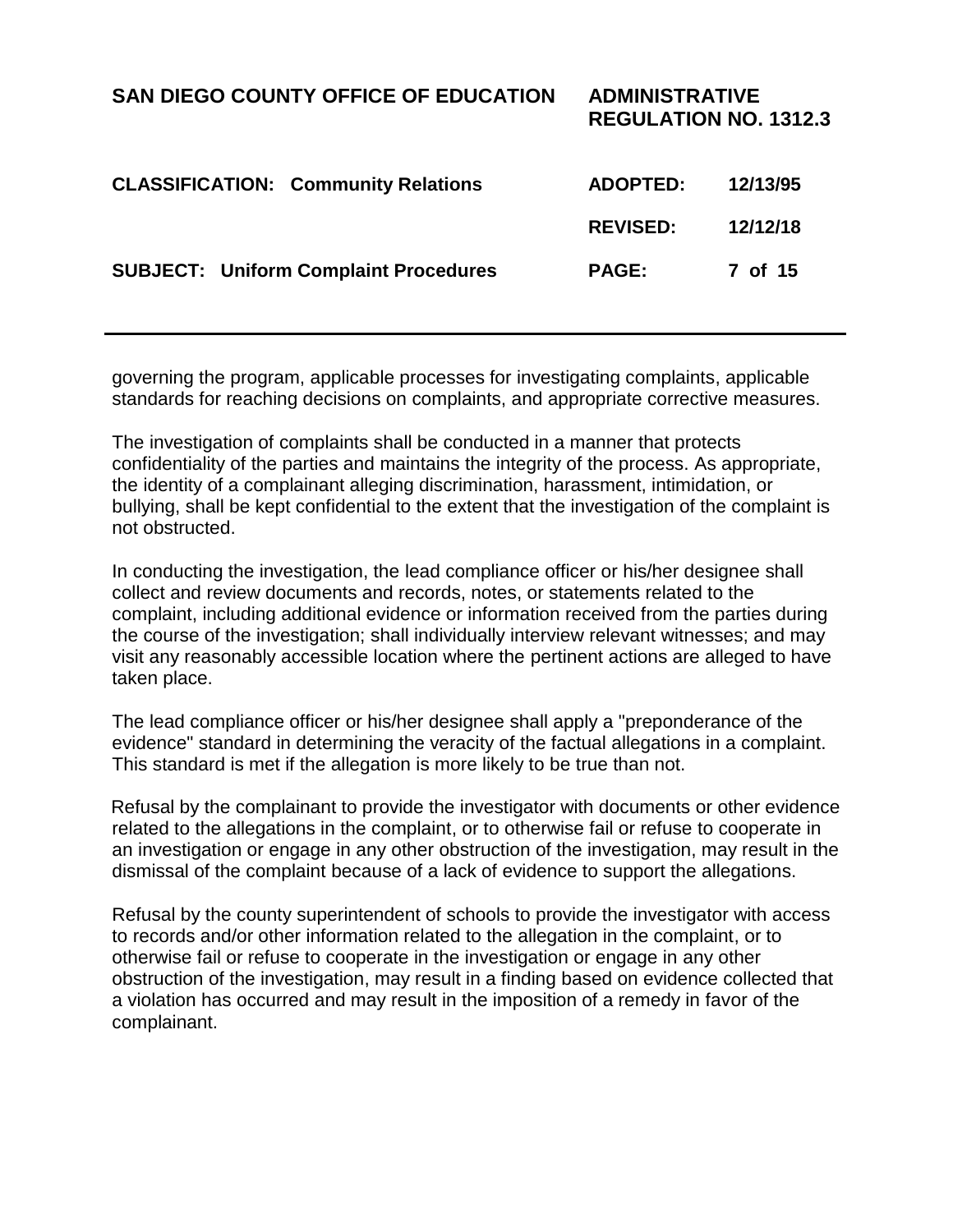# **SAN DIEGO COUNTY OFFICE OF EDUCATION ADMINISTRATIVE REGULATION NO. 1312.3 CLASSIFICATION: Community Relations ADOPTED: 12/13/95 REVISED: 12/12/18 SUBJECT: Uniform Complaint Procedures PAGE: 8 of 15**

### Written Decision of the County Superintendent of Schools

The lead compliance officer or his/her designee prepares the written decision on behalf of the county superintendent of schools and sends the decision to the complainant within 60 calendar days of receipt of the complaint unless the complainant agrees in writing to an extension of time. The decision shall be written in English and in the primary language of the complainant, whenever required by Education Code section 48985. In all other instances, the county superintendent of schools shall ensure that meaningful access to all relevant information is provided to parents/guardians with limited English proficiency.

In consultation with legal counsel, information about the relevant part of a decision may be communicated to a victim who is not the complainant and to other parties who may be involved in implementing the decision or who are affected by the complaint, as long as the privacy of the parties is protected. In a complaint alleging unlawful discrimination (such as discriminatory harassment, intimidation, and bullying), notice of the county superintendent of schools' decision to the alleged victim shall include information about any sanction to be imposed upon the respondent that relates directly to the alleged victim. Given the potential liability from improperly disclosing such information, the county superintendent of schools or lead compliance officer shall consult with legal counsel when presented with a situation where a victim of unlawful discrimination requests information about sanctions imposed upon the offender.

The written decision shall include:

- 1. Findings of fact based on the evidence gathered, which may include consideration of:
	- A. Statements made by any witnesses
	- B. The relative credibility of the individuals involved
	- C. How the complaining individual reacted to the incident
	- D. Any documentary or other evidence relating to the alleged conduct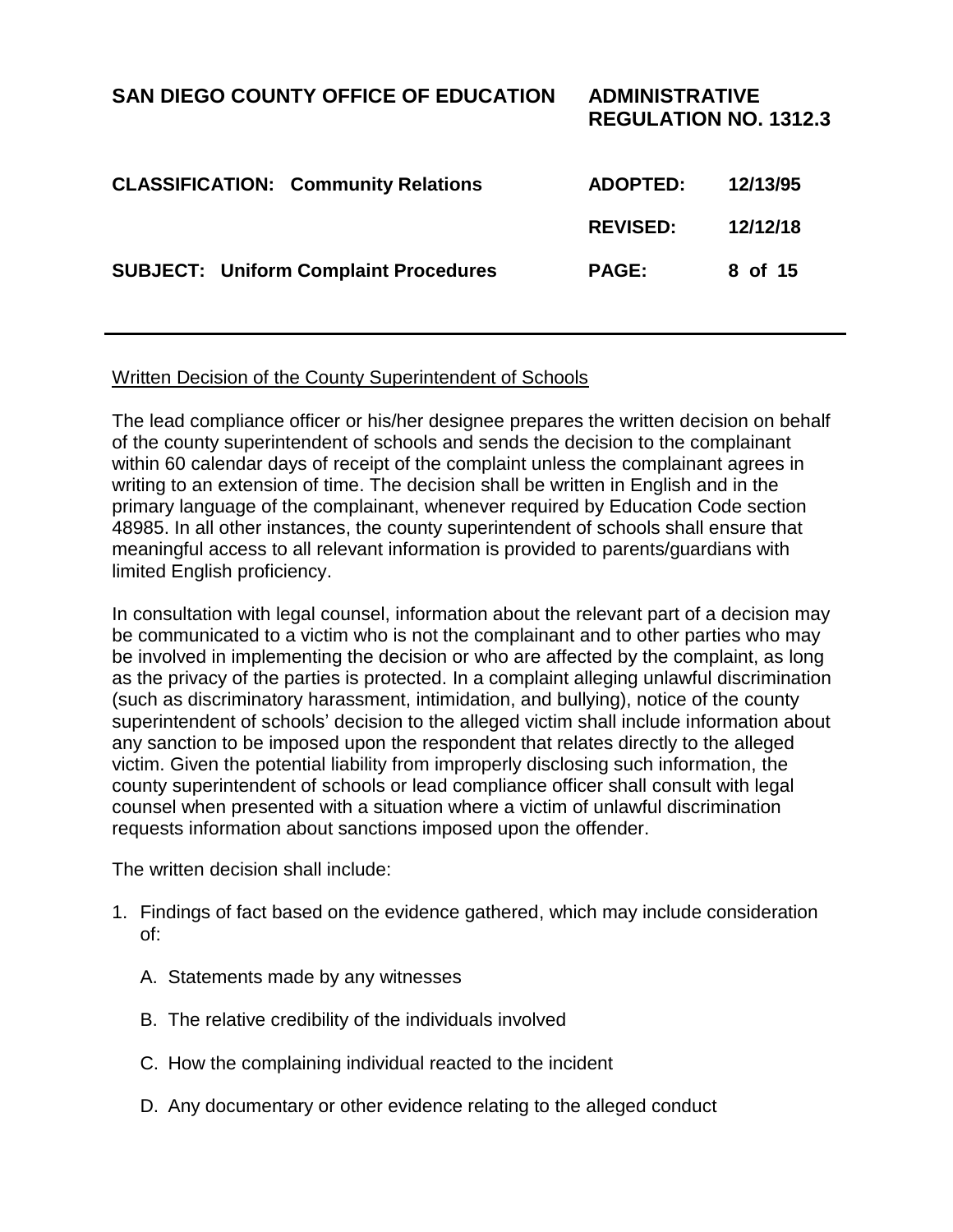| <b>SUBJECT: Uniform Complaint Procedures</b> | <b>PAGE:</b> | 9 of 15 |
|----------------------------------------------|--------------|---------|

- E. Past instances of similar conduct by any alleged offenders
- F. Past false allegations made by the complainant
- 2. Conclusion(s) of law
- 3. Disposition of the complaint
- 4. Rationale for the disposition

For complaints of unlawful discrimination, harassment, intimidation, or bullying, the disposition of the complaint shall include a determination for each allegation. The determination may involve consideration of the following:

- A. How the misconduct affected one or more pupils' education
- B. The type, frequency, and duration of the misconduct
- C. The relationship between the alleged victim(s) and offender(s)
- D. The number of persons engaged in the conduct and at whom the conduct was directed
- E. The size of the school, location of the incidents, and context in which they occurred
- F. Other incidents at the school involving different individuals
- 5. Corrective actions, if any are warranted

With respect to complaints involving unlawful discrimination, harassment, intimidation, or bullying, the decision may, as required by law, include:

A. The corrective actions imposed on the individual found to have engaged in the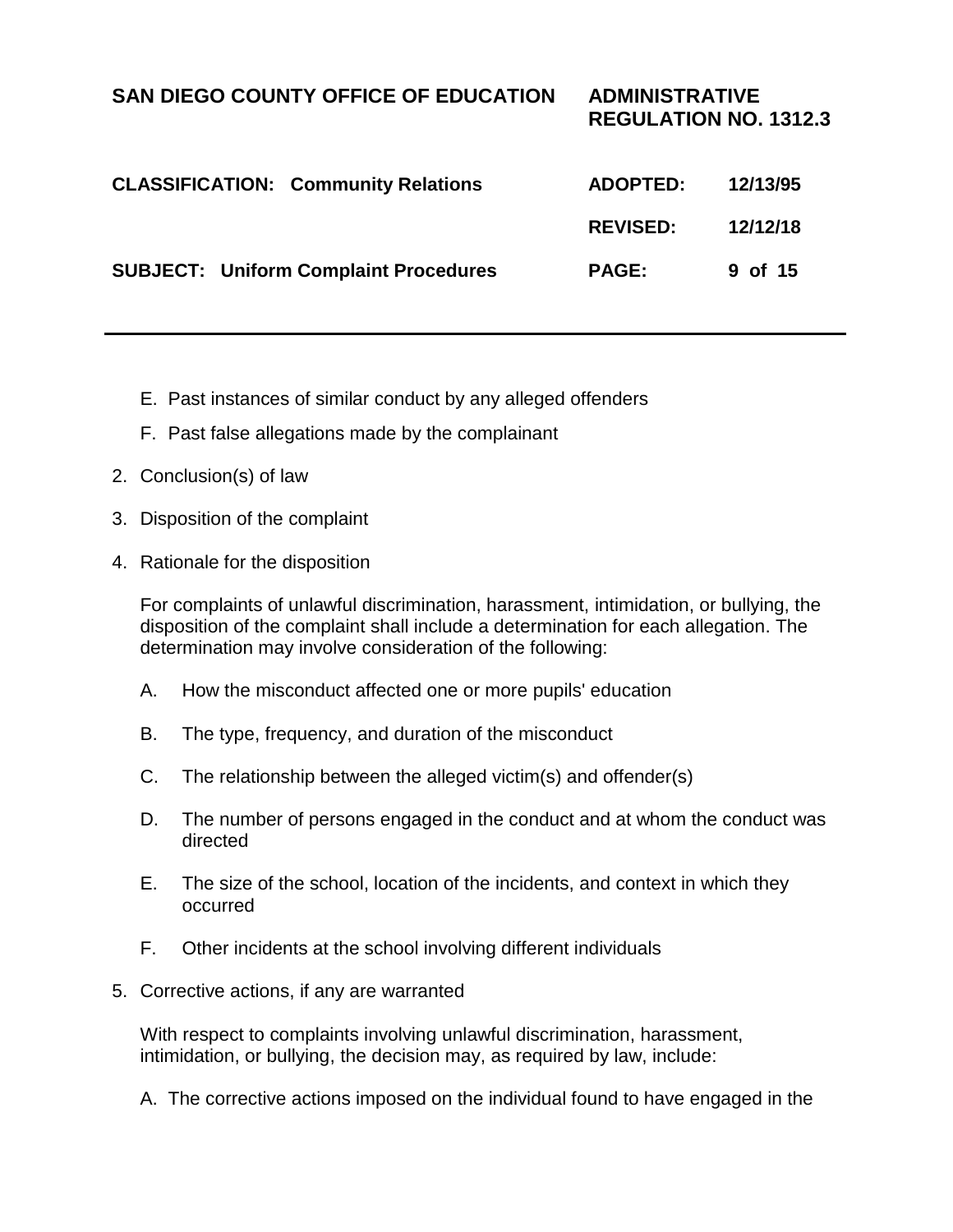| <b>SUBJECT: Uniform Complaint Procedures</b> | <b>PAGE:</b> | 10 of 15 |
|----------------------------------------------|--------------|----------|
|                                              |              |          |

conduct that relate directly to the subject of the complaint

- B. Individual remedies offered or provided to the subject of the complaint
- C. Systemic measures taken to eliminate a hostile environment and prevent recurrence

The decision may also include follow-up procedures to prevent recurrence or retaliation and for reporting any subsequent problems.

- 6. Notice of the complainant's right to file a written appeal of the decision on a complaint regarding all specified federal and state educational programs subject to Uniform Complaint Procedures within 15 days to the California Department of Education (CDE) and the procedures for filing the appeal, including statements that:
	- A. The appeal must fully explain the basis for the appeal, stating how the facts of the decision are incorrect and/or the law is misapplied.
	- B. The appeal shall be submitted to CDE with a copy of the locally filed complaint and a copy of the decision of the county superintendent of schools.
- 7. For complaints of unlawful discrimination, harassment, intimidation, or bullying based on state law, the decision shall also include notice that:
	- A. The complainant may pursue available civil law remedies outside of the complaint procedures of the county superintendent of schools, including seeking assistance from mediation centers or public/private interest attorneys, 60 calendar days after the filing of an appeal with CDE.
	- B. The 60-day moratorium does not apply to complaints seeking injunctive relief in state courts or to discrimination complaints based on federal law.
	- C. Complaints alleging discrimination based on race, color, national origin, sex, gender, disability, or age may also be filed with the U.S. Department of Education, Office for Civil Rights within 180 days of the alleged discrimination.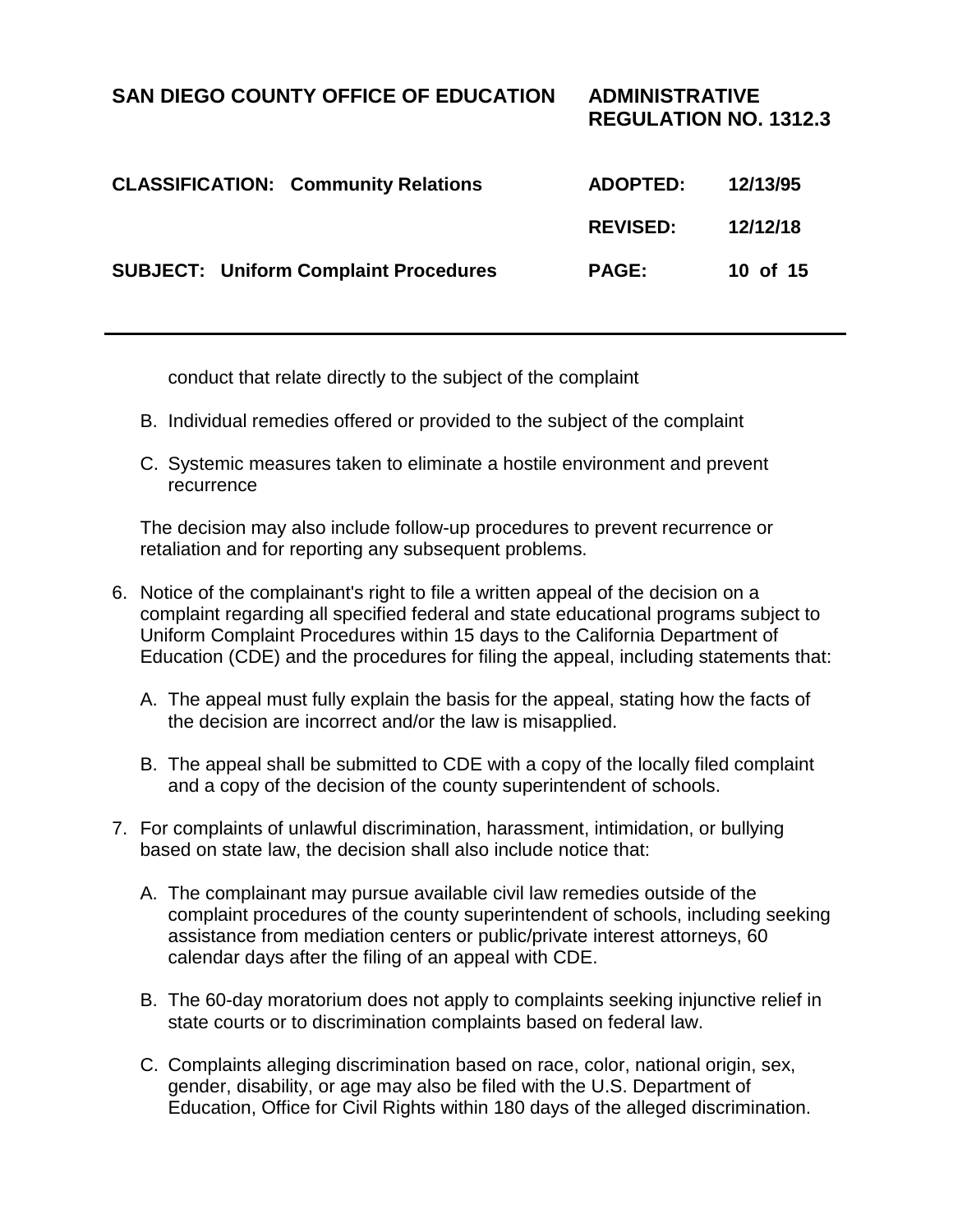**REGULATION NO. 1312.3**

| <b>CLASSIFICATION: Community Relations</b>   | <b>ADOPTED:</b> | 12/13/95 |
|----------------------------------------------|-----------------|----------|
|                                              | <b>REVISED:</b> | 12/12/18 |
| <b>SUBJECT: Uniform Complaint Procedures</b> | <b>PAGE:</b>    | 11 of 15 |

The lead compliance officer or his/her designee ensures confidentiality of pupils and employees. If an employee was disciplined as a result of the complaint, the decision shall simply state that effective action was taken.

#### Corrective Actions

When a complaint is found to have merit, the lead compliance officer or his/her designee shall adopt any appropriate corrective actions permitted by law.

If a complaint alleging noncompliance with the laws regarding pupil fees, deposits, and other charges; a legal requirement related to the LCAP; and/or a complaint alleging a course period without education content is found to have merit, a remedy shall be provided. If a complaint regarding pupil fees, physical education instructional minutes for students in elementary school, or the LCAP is found to have merit, the remedy shall go to all affected pupils and their parents/guardians which, in the case of pupil fees, includes reasonable efforts, attempted in good faith, to identify and fully reimburse all pupils and parents/guardians who paid a pupil fee within one year prior to the filing of the complaint subject to procedures established through regulations adopted by the State Board of Education. If a complaint alleging a course period without educational content is found to have merit or failure to provide reasonable accommodations to a lactating student, the remedy shall go to the affected pupil.

#### Alternative Method for Resolving the Complaint

The lead compliance officer or his/her designee, in consultation with the parties involved in the complaint, decides whether to utilize an alternative method for resolving the allegations in the complaint, including, but not limited to, mediation. The lead compliance officer or his/her designee shall ensure that the use of an alternative dispute resolution method is consistent with state and federal laws and regulations.

If the complainant agrees and an alternative method is used, the lead compliance officer or his/her designee establishes a timeline that does not exceed the 60 calendar days allowed for investigating the complaint and issuing a decision. The deadline may be extended if an extension is agreed to in writing by the complainant. The lead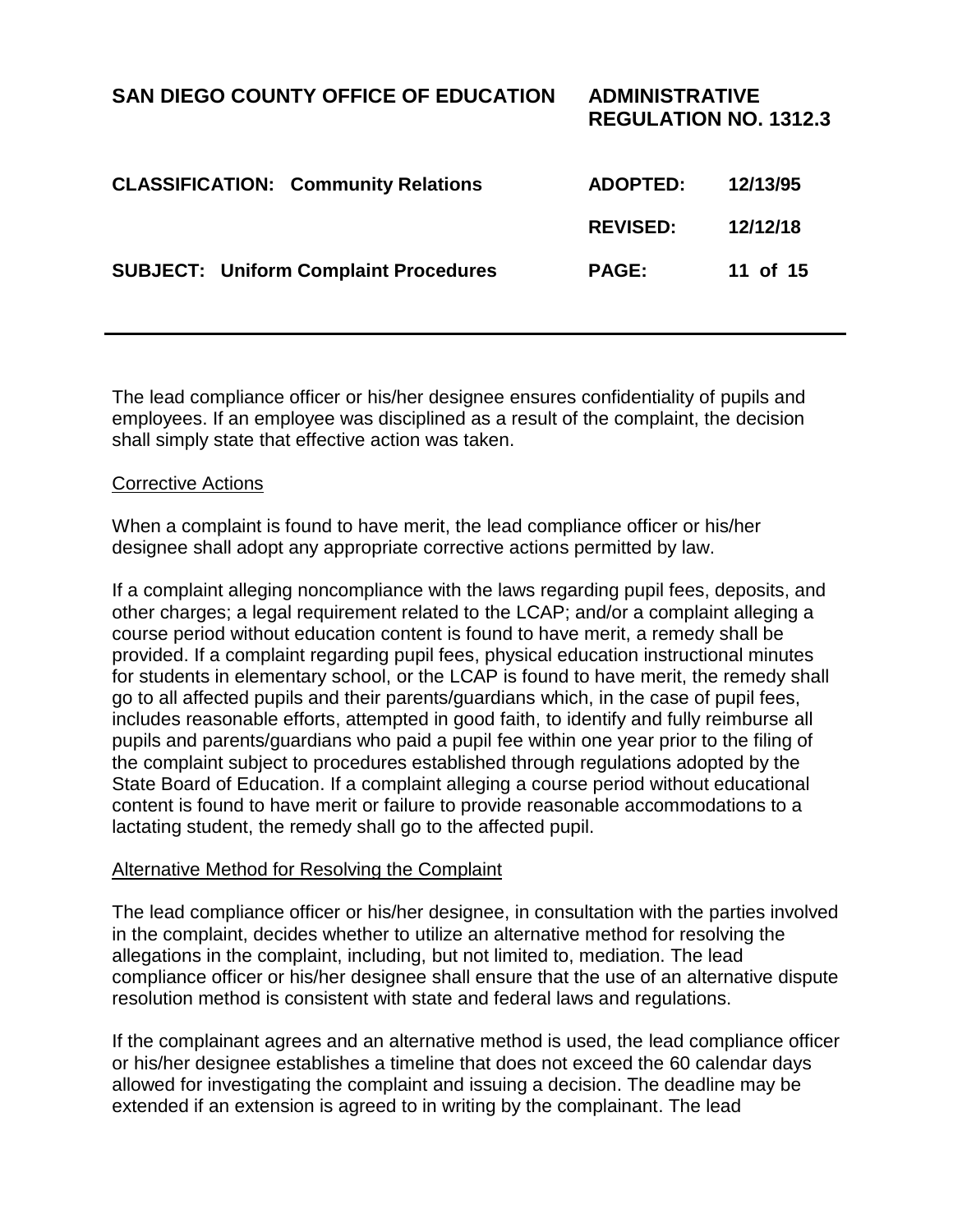**SUBJECT: Uniform Complaint Procedures PAGE: 12 of 15**

compliance officer or his/her designee shall notify all parties of the right to end the informal process at any time.

If mediation is used, the county superintendent of schools or lead compliance officer shall make all arrangements. The lead compliance officer or his/her designee shall provide the mediator with copies of all relevant SDCOE policies and administrative regulations and applicable laws and regulations. The lead compliance officer or his/her designee shall be responsible for designating which SDCOE staff shall participate in the mediation on behalf of the county superintendent of schools.

If mediation is to be used for a complaint alleging discrimination, harassment, intimidation, or bullying, before initiating the process, the lead compliance officer or his/her designee shall ensure that all parties agree to make the mediator a party to related confidential information.

If the alternative method for resolving the complaint is successful and the complaint is withdrawn, only the actions agreed to through the alternative method shall be taken. If an alternative method does not resolve the problem within the parameters of law, the lead compliance officer or his/her designee shall proceed with his/her investigation of all unresolved issues subject to these Uniform Complaint Procedures.

### APPEAL PROCESS

Pursuant to the California Code of Regulations, Title 5, section 4632, the complainant may appeal the decision of the county superintendent of schools to CDE within 15 calendar days of the receipt of the decision.

- 1. The complainant files a written appeal with CDE. The appeal must specify the basis for the appeal and whether the facts are incorrect and/or the law is misapplied. The appeal must be accompanied by copies of the original complaint and the decision of the county superintendent of schools.
- 2. Upon notification by CDE that the decision has been appealed, the lead compliance officer or his/her designee forwards the following to CDE: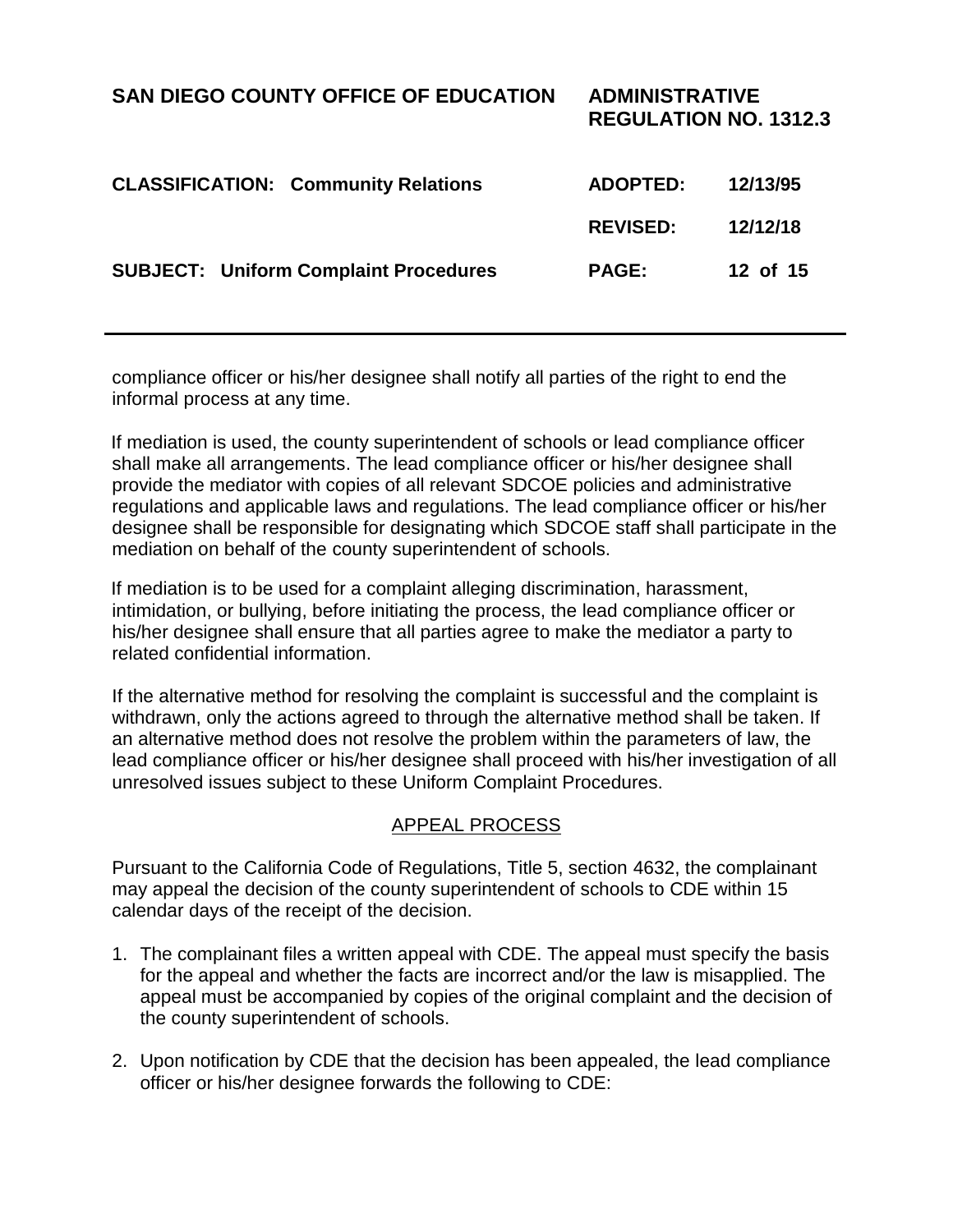**REGULATION NO. 1312.3**

| <b>CLASSIFICATION: Community Relations</b>   | <b>ADOPTED:</b> | 12/13/95 |
|----------------------------------------------|-----------------|----------|
|                                              | <b>REVISED:</b> | 12/12/18 |
| <b>SUBJECT: Uniform Complaint Procedures</b> | <b>PAGE:</b>    | 13 of 15 |

- A. A copy of the original complaint
- B. A copy of the county superintendent of schools' decision
- C. A summary of the nature and extent of the investigation conducted, if not covered in the decision
- D. A copy of the investigation file including, but not limited to all notes, interviews, and documents submitted by the parties and gathered by the investigator
- E. A report of any action taken to resolve the complaint
- F. A copy of the county superintendent of schools' uniform complaint procedures
- G. Other relevant information that CDE may request
- 3. The lead compliance officer or his/her designee monitors the action of CDE regarding the appeal, provides CDE access to records, and provides necessary responses in a timely manner on behalf of the county superintendent of schools. If CDE returns the matter to the county superintendent of schools pursuant to California Code of Regulations, Title 5, section 4632 or 4633, the lead compliance officer or his/her designee ensures that required action is taken within the specified time limits.

### **NOTIFICATIONS**

In accordance with law, written notification of Uniform Complaint Procedures, including information regarding allegations of discrimination, harassment, intimidation, or bullying, unlawful student fees, LCAP requirements, and requirements related to educational rights of foster youth, homeless students, and children of military families shall be provided annually as follows: the assistant superintendent, Student Services and Programs, shall notify pupils enrolled in school programs operated by the county superintendent of schools and their parents/guardians, members of school and district advisory committees, appropriate private school officials or representatives, and other interested parties; the assistant superintendent, Human Resources, shall notify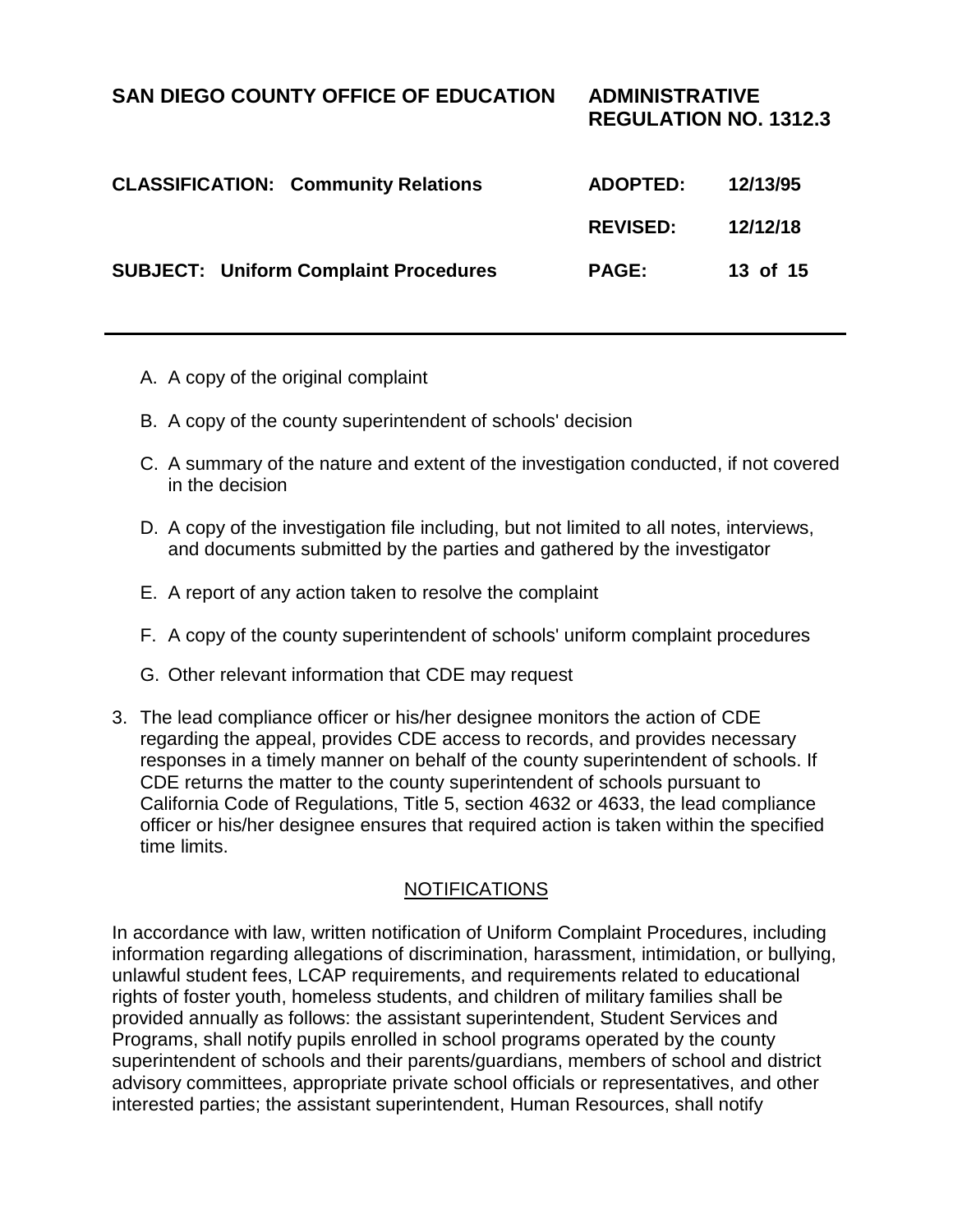### **SAN DIEGO COUNTY OFFICE OF EDUCATION ADMINISTRATIVE REGULATION NO. 1312.3 CLASSIFICATION: Community Relations ADOPTED: 12/13/95 REVISED: 12/12/18 SUBJECT: Uniform Complaint Procedures PAGE: 14 of 15**

employees of the county superintendent of schools. The notification shall be posted in all schools and offices, including staff lounges and student government meeting rooms.

The lead compliance officer or his/her designee shall maintain records of annual notifications. Interested parties may request copies of annual notifications from the lead compliance officer or his/her designee.

The county superintendent of schools shall ensure that parents/guardians with limited English proficiency are provided meaningful access to information on Uniform Complaint Procedures. When required by Education Code section 48985, the annual notification shall be translated into a language other than English.

The Uniform Complaint Procedure policy, administrative regulation, complete contact information of the lead compliance officer, and annual notification shall be accessible on the SDCOE website, and copies shall be available free of charge from the lead compliance officer.

**Board Policy: 1312, 5131.1 Administrative Regulation: 1312.4, 3560, 5131.**

**Derivation: Adopted 12/13/95. Amended 7/23/96, 7/11/03, 12/20/04. Amended and Renamed 4/30/07. Amended 4/20/11, 9/14/11, 5/8/13. Technical Revision 6/24/13, 9/10/13. Amended 9/11/15, 10/12/016. Technical Revision 10/20/16. Amended 12/12/18.**